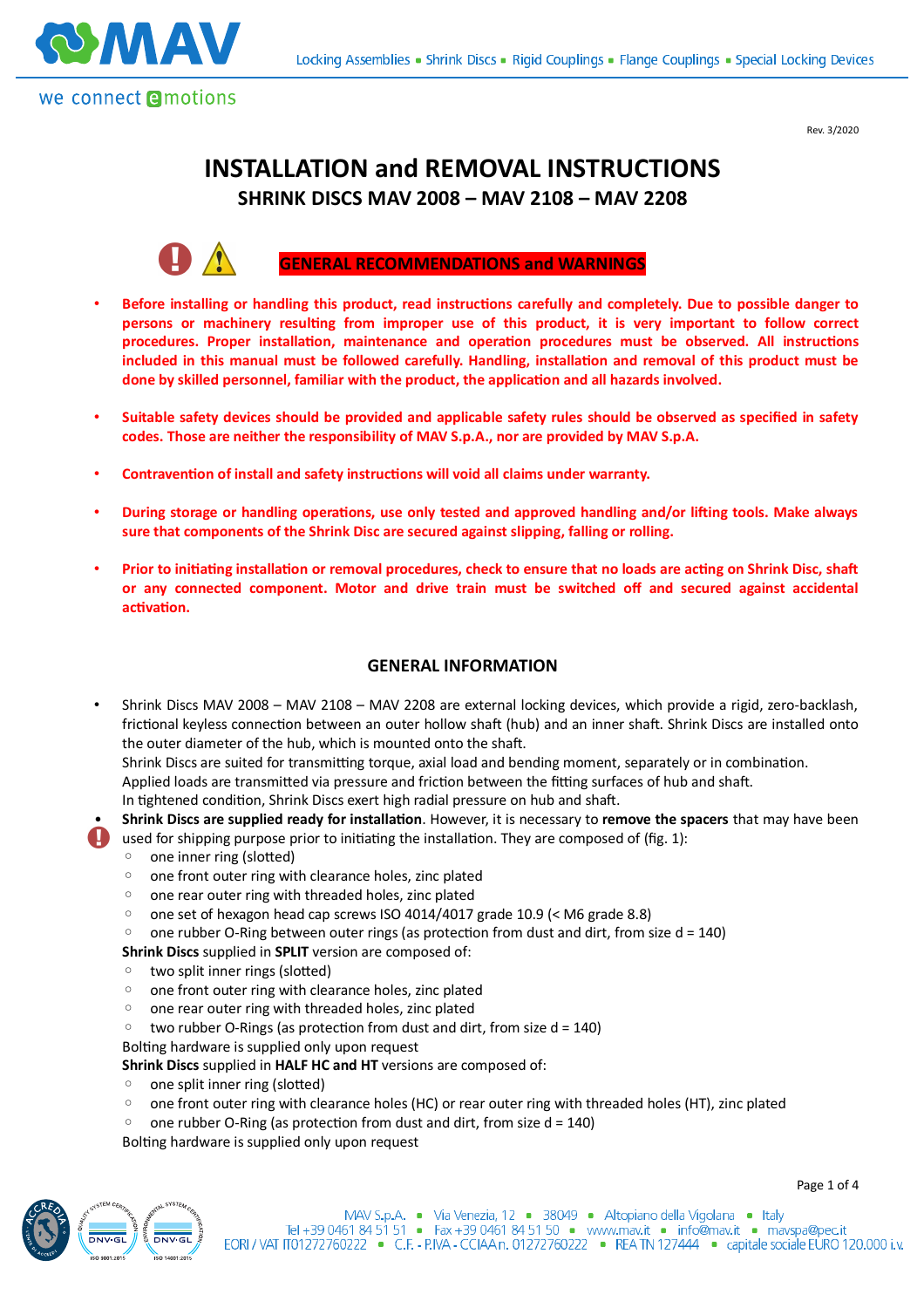

# we connect **e**motions

- Lubrication.
- **Screws (under-head and threads): greased at factory** with solid paste **DOW CORNING MOLYKOTE® BR 2 Plus. Don't remove the lubricant.**
	- **Conical surfaces: greased at factory** with solid paste **DOW CORNING MOLYKOTE® G-Rapid Plus**. **Don't remove the lubricant**.



- **Hub ID and sha7 OD: lubricant-free and dry**.
- Hub OD: lubrication with oil or grease is recommended for ease of installation.
- Recommended tolerances. Functional values in the catalog are based on values specified below. Any deviation requires new rating of functional values.
	- Hub OD: h8 or f7
	- Hub ID and sha\*: see table

| Shaft dia. |       | <b>ISO</b><br>Tolerances | Max diam.<br>clearance |
|------------|-------|--------------------------|------------------------|
| above      | up to | H6/j6                    | mm                     |
| 6          | 10    |                          | 0,011                  |
| 10         | 18    |                          | 0,014                  |
| 18         | 30    |                          | 0,017                  |
| 30         | 50    | H6/h6                    | 0,032                  |
| 50         | 80    | H6/g6                    | 0,048                  |
| 80         | 120   | H7/g6                    | 0,069                  |
| 120        | 180   |                          | 0,079                  |
| 180        | 250   |                          | 0,090                  |
| 250        | 315   |                          | 0,101                  |
| 315        | 400   |                          | 0,111                  |
| 400        | 500   |                          | 0,123                  |

- Recommended hub / shaft surface finish:  $0.8 \leq Ra \leq 3.2 \mu m$
- Tightening torque. Functional values in the catalog are based on specified tightening torque (Ma). Tightening torque may be reduced up to 0.6\*Ma (max reduction by 40%). Reduction of tightening torque requires new rating of functional values.
- After installation is completed, it is usually not necessary to re-check tightening torque after equipment has been in operation. However, loosening of the screws may occur in connections subject to severe operating conditions. In these instances, periodic check of screws tightening torque is recommended.





Page 2 of 4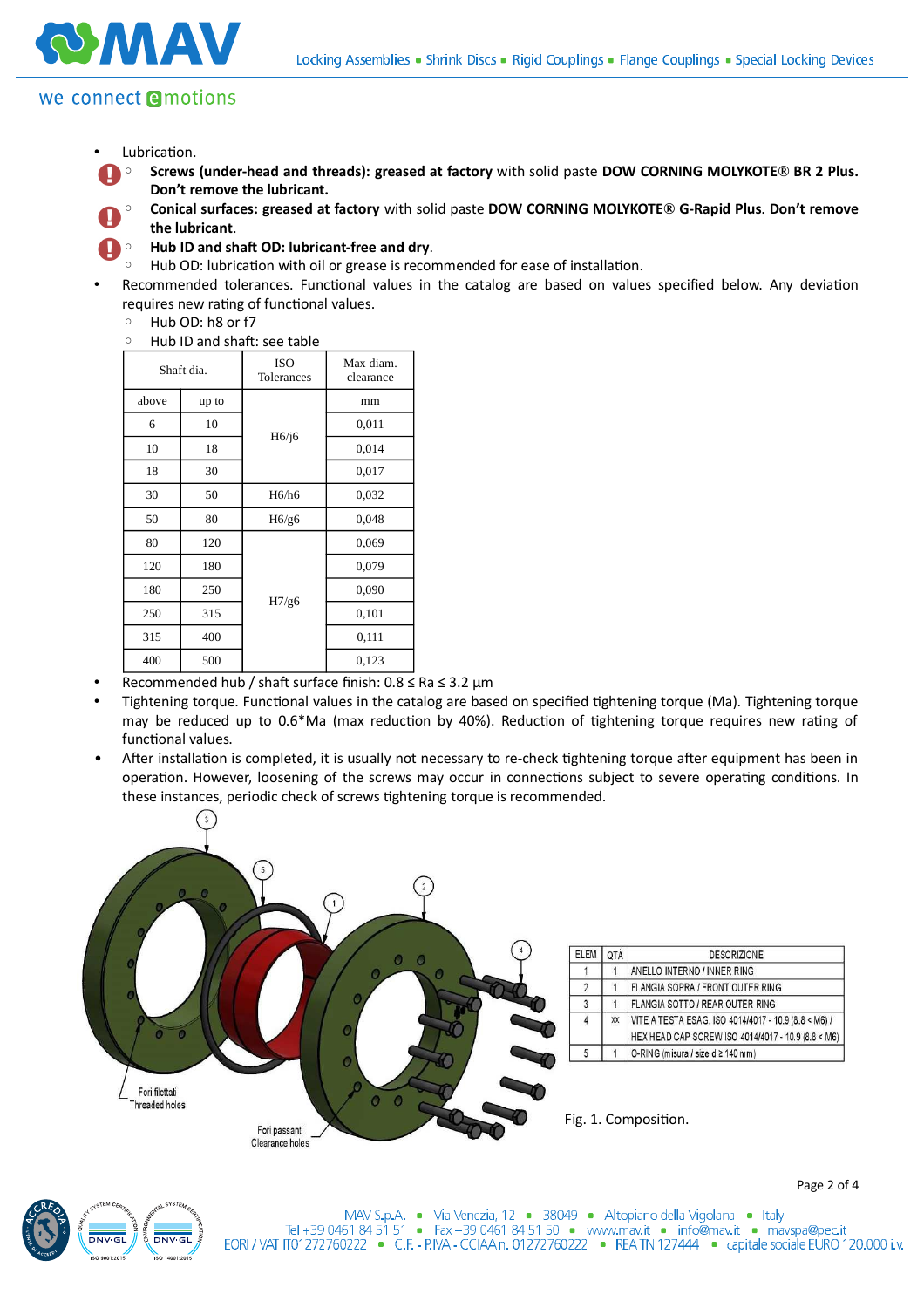



**MAV** 

**SAFETY NOTICE**

### **INSTALLATION**

**Prior to initiating the installation procedure, check to ensure that no loads are acting on Shrink Disc, shaft or any** connected component. Motor and drive train must be switched off and secured against accidental activation.

**Shrink Disc MAV 2008 – MAV 2108 – MAV 2208 are supplied ready for installation**. However, it is necessary to remove the spacers that may have been used for shipping purpose prior to initiating the installation. **Do not remove the grease from screws and conical surfaces** (fig. 2). **Do not remove the O-Ring.** Never tighten the screws prior to mounting the Shrink Disc onto the shaft, as inner ring and/or hub might remain permanently contracted even at relatively low tightening torques.

- 1. Clean hub OD and Shrink Disc bore. For ease of installation, lightly lubricate hub OD before assembling Shrink Disc onto hub (fig. 2).
- 2. Carefully **solvent clean and dry shaft and hub bore from any lubricant** (fig. 2) prior to mounting hub onto shaft. This step is critical, as any lubricant on the shaft/hub bore interface will greatly reduce the capacity of the Shrink Disc  $\mathbf \Omega$ connection.
- 3. Move the Shrink Disc onto the hub, then move the hub onto the shaft until the required position is achieved. The
- shaft must support completely the toleranced section of hub bore (fig. 2). Hand-tighten three or four evenly spaced screws (fig. 3) and make sure that **outer rings are parallel**; then hand-tighten remaining screws.
- At the end of this stage, a light connection is achieved. Hub will not move axially respect to shaft during next tightening steps.





4. Use a torque wrench set approx. 5% higher than specified tightening torque (Ma), or reduced within admissible value. Progressively tighten the screws in either a clockwise or counterclockwise sequence, using approx. *X* turns **for several passes** until ¼ turns can no longer be achieved (fig. 4).





Page 3 of 4